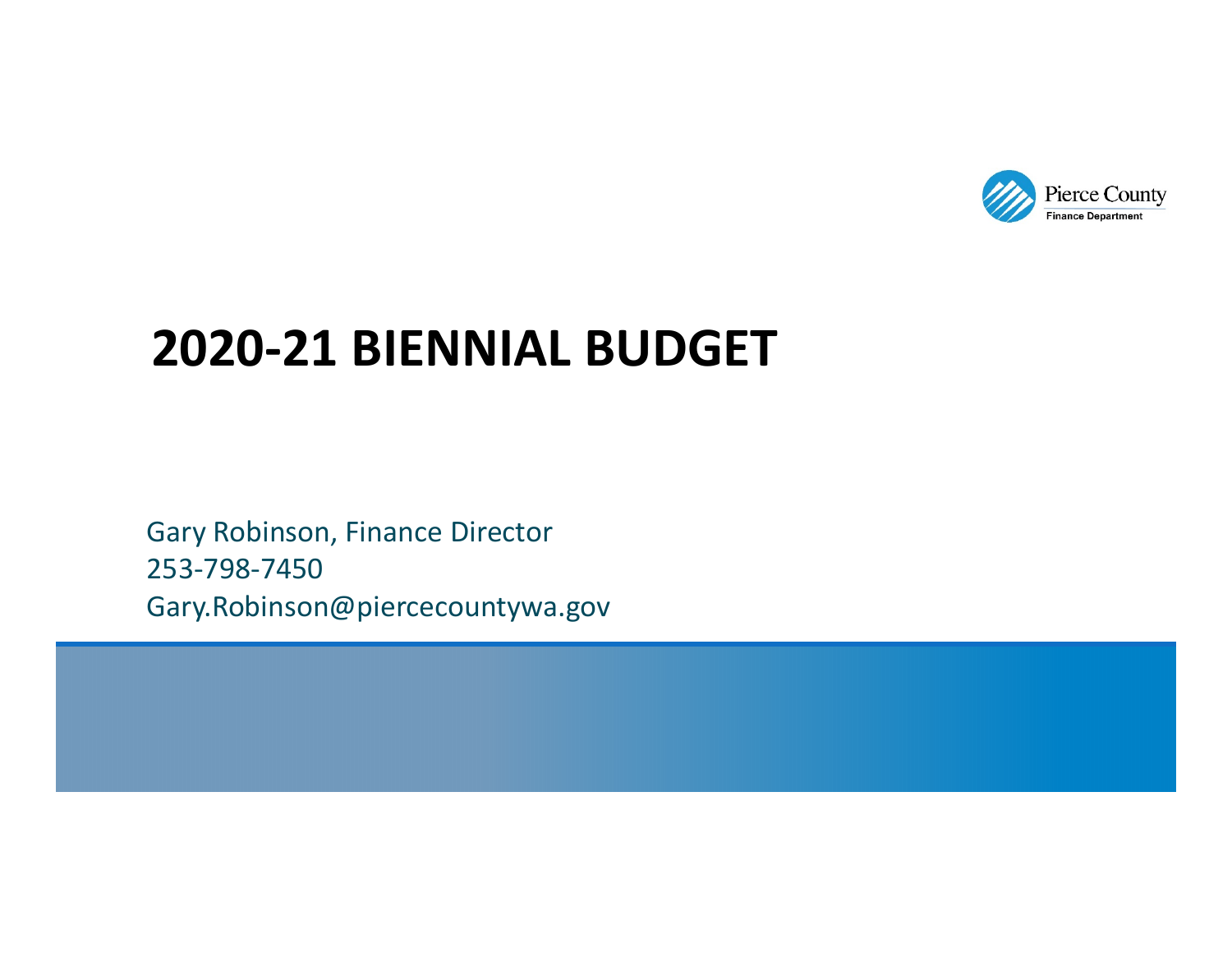

#### **Agenda**

> Budget Development

- General Fund Budget
- Total County Budget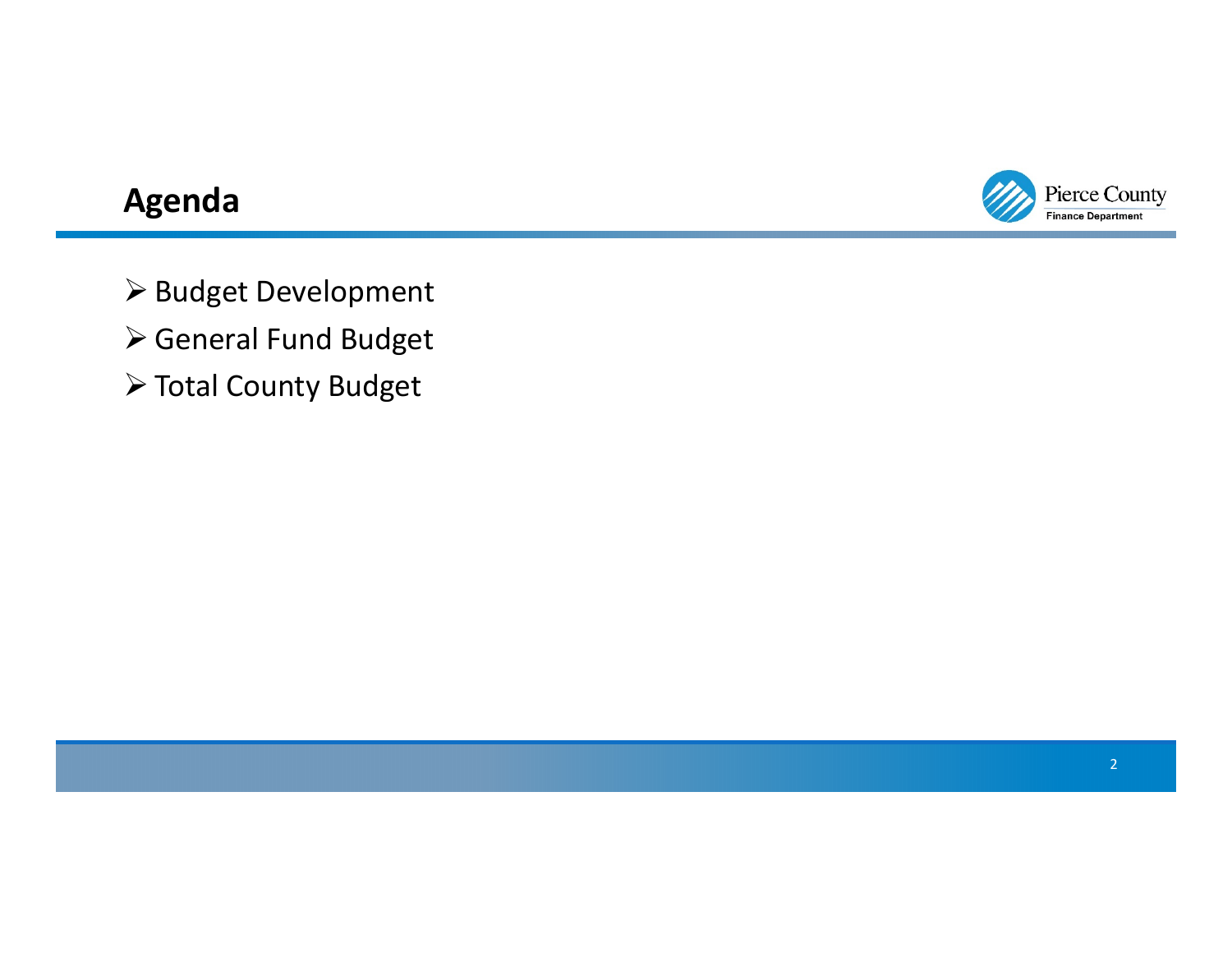

# **BUDGET DEVELOPMENT**

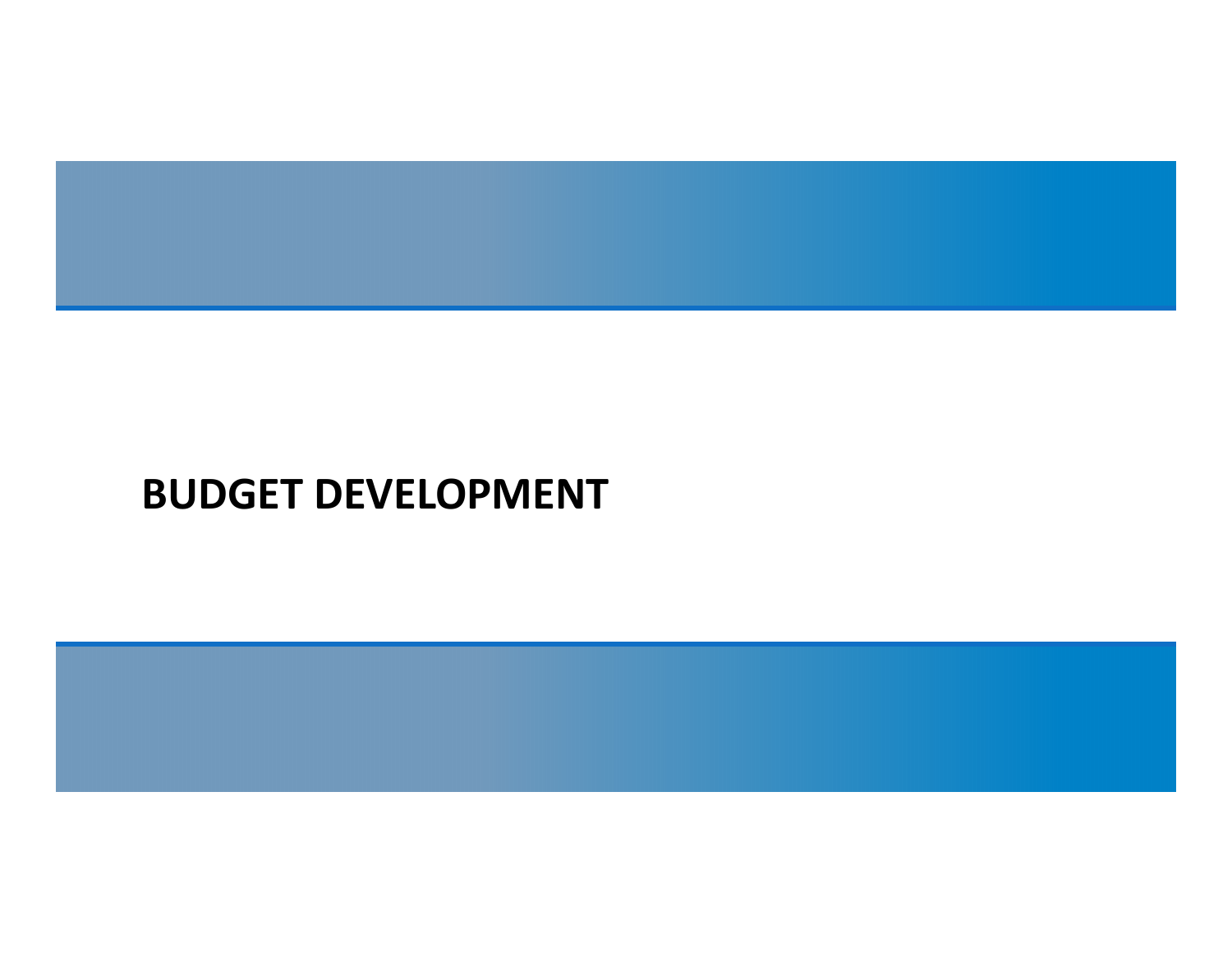## **Strategic Planning and Performance Management**

- **Vision** A vibrant Pierce County where people choose to live, work, and raise a family.
- **Mission** Through collaboration and partnerships, Pierce County delivers efficient, innovative, and reliable public services to enhance our quality of life.

#### **Values**

- **1. Integrity** Be honest, ethical, and professional in all actions.
- **2. Partnership** Collaborate with others to achieve common goals.
- **3. Respect** Treat all people with dignity; be inclusive and consider others' contributions and opinions.
- **4. Innovation** Seek new solutions and pursue ongoing service improvements.
- **5. Accountability** Act in the public's best interest by being responsible stewards of their resources.



**Pierce County Finance Department**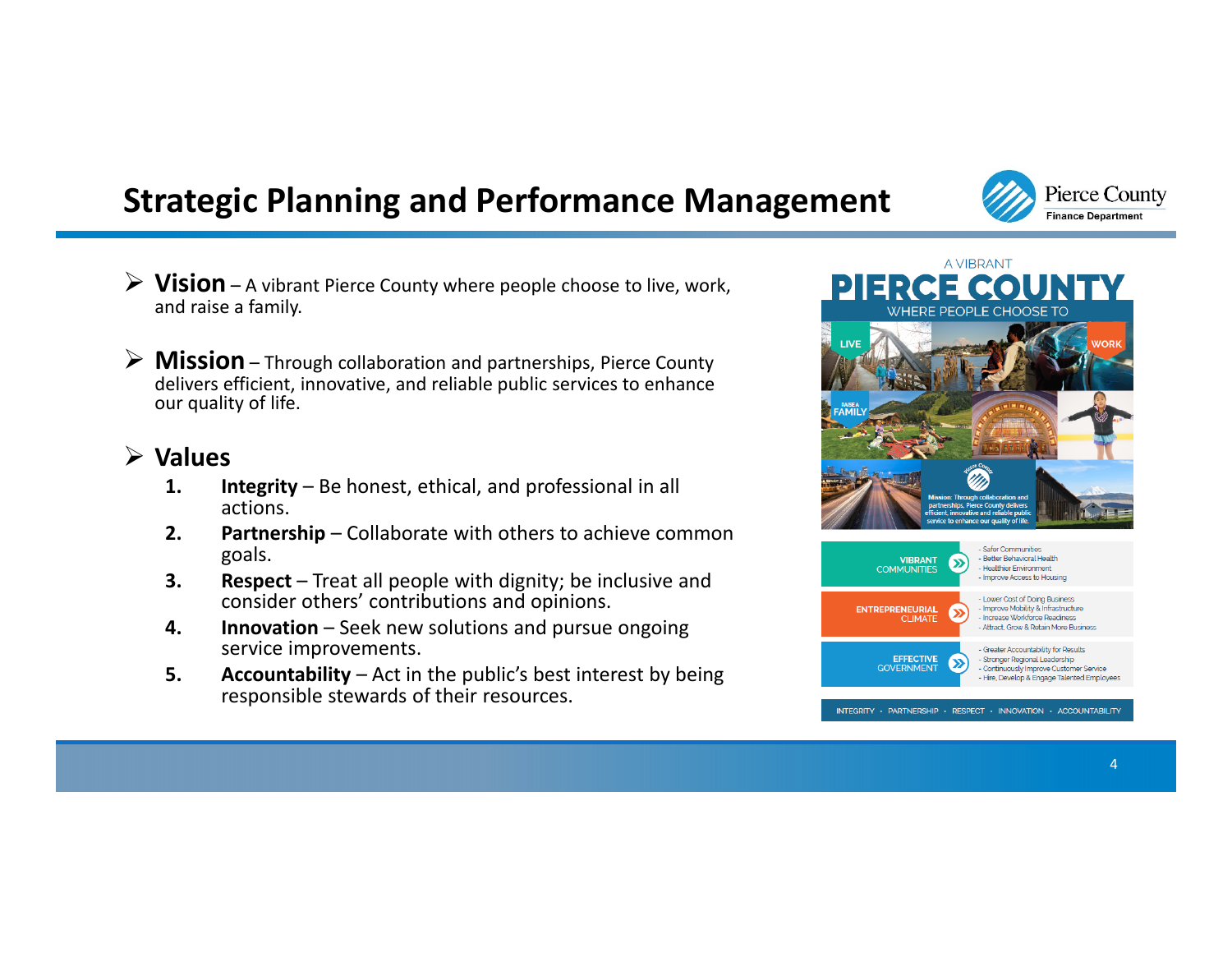#### Pierce County Finance Department

# **Strategic Planning and Performance Management**

| <b>Vibrant Communities</b>                                 |                                                                                                      |  |  |  |  |
|------------------------------------------------------------|------------------------------------------------------------------------------------------------------|--|--|--|--|
| <b>Safer Communities</b>                                   | People have confidence they are safe at home, at work, and throughout the<br>County.                 |  |  |  |  |
| <b>Better Behavioral Health</b>                            | Residents have access to and options for behavioral health services to support<br>a fulfilling life. |  |  |  |  |
| <b>Healthier Environment</b>                               | Current and future generations have clean, safe, and fun places to enjoy the<br>outdoors.            |  |  |  |  |
| <b>Improve Access to Housing</b>                           | Everyone has a clean, safe place to live.                                                            |  |  |  |  |
| <b>Entrepreneurial Climate</b>                             |                                                                                                      |  |  |  |  |
| <b>Lower Cost of Doing Business</b>                        | Government policies and procedures are streamlines so that companies save<br>time and money.         |  |  |  |  |
| <b>Attract, Grow, and Retain</b><br><b>More Businesses</b> | Pierce County has a thriving economy.                                                                |  |  |  |  |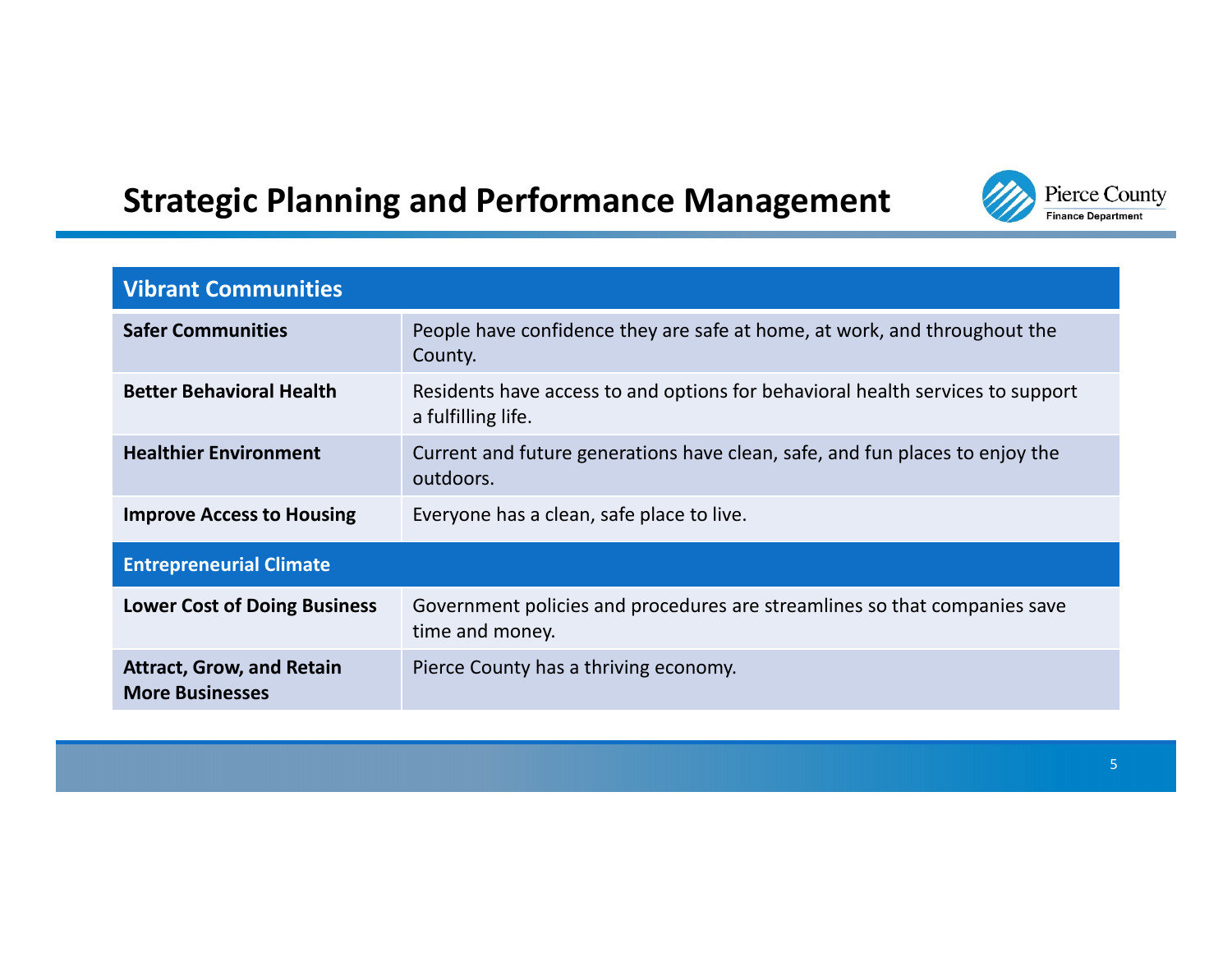# **Strategic Planning and Performance Management**



| <b>Entrepreneurial Climate (cont.)</b>                 |                                                                                                                                 |
|--------------------------------------------------------|---------------------------------------------------------------------------------------------------------------------------------|
| <b>Improve Mobility and</b><br>Infrastructure          | People and goods move freely; future growth is planned and supported.                                                           |
| <b>Increase Workforce Readiness</b>                    | Businesses have access to skilled and trained employees.                                                                        |
| <b>Effective Government</b>                            |                                                                                                                                 |
| <b>Greater Accountability for</b><br><b>Results</b>    | Measurement and public transparency drives improved decisions, performance,<br>and fiscal responsibility.                       |
| <b>Stronger Regional Leadership</b>                    | Collaborative relationships that result in improved service delivery and better<br>quality of life for Pierce County residents. |
| <b>Continuously Improve</b><br><b>Customer Service</b> | Customers consistently receive high-quality service.                                                                            |
| Hire, Develop, and Engage<br><b>Talented Employees</b> | Productive, innovative employees work for Pierce County and recommend it as<br>a great place to work.                           |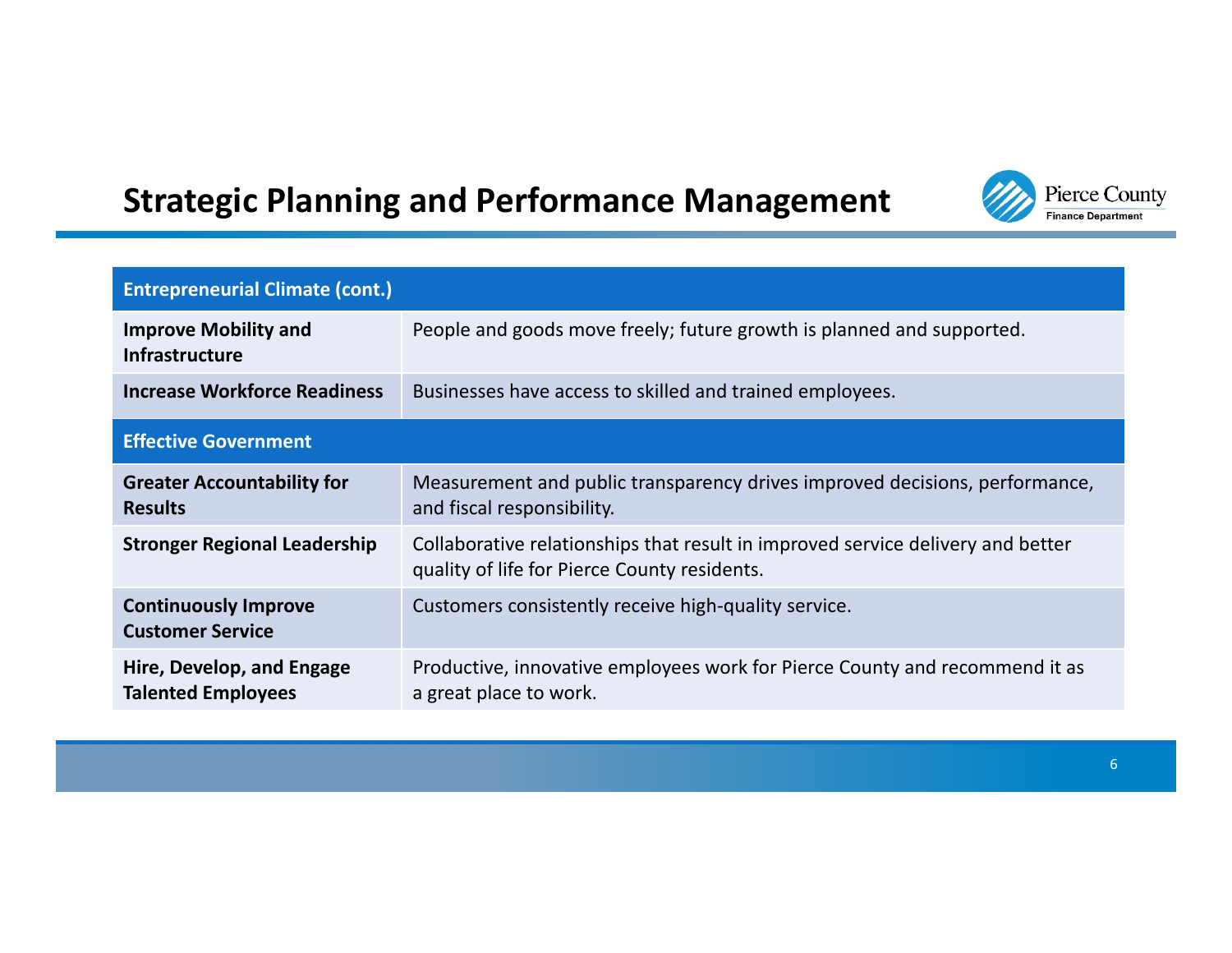

# **GENERAL FUND BUDGET**

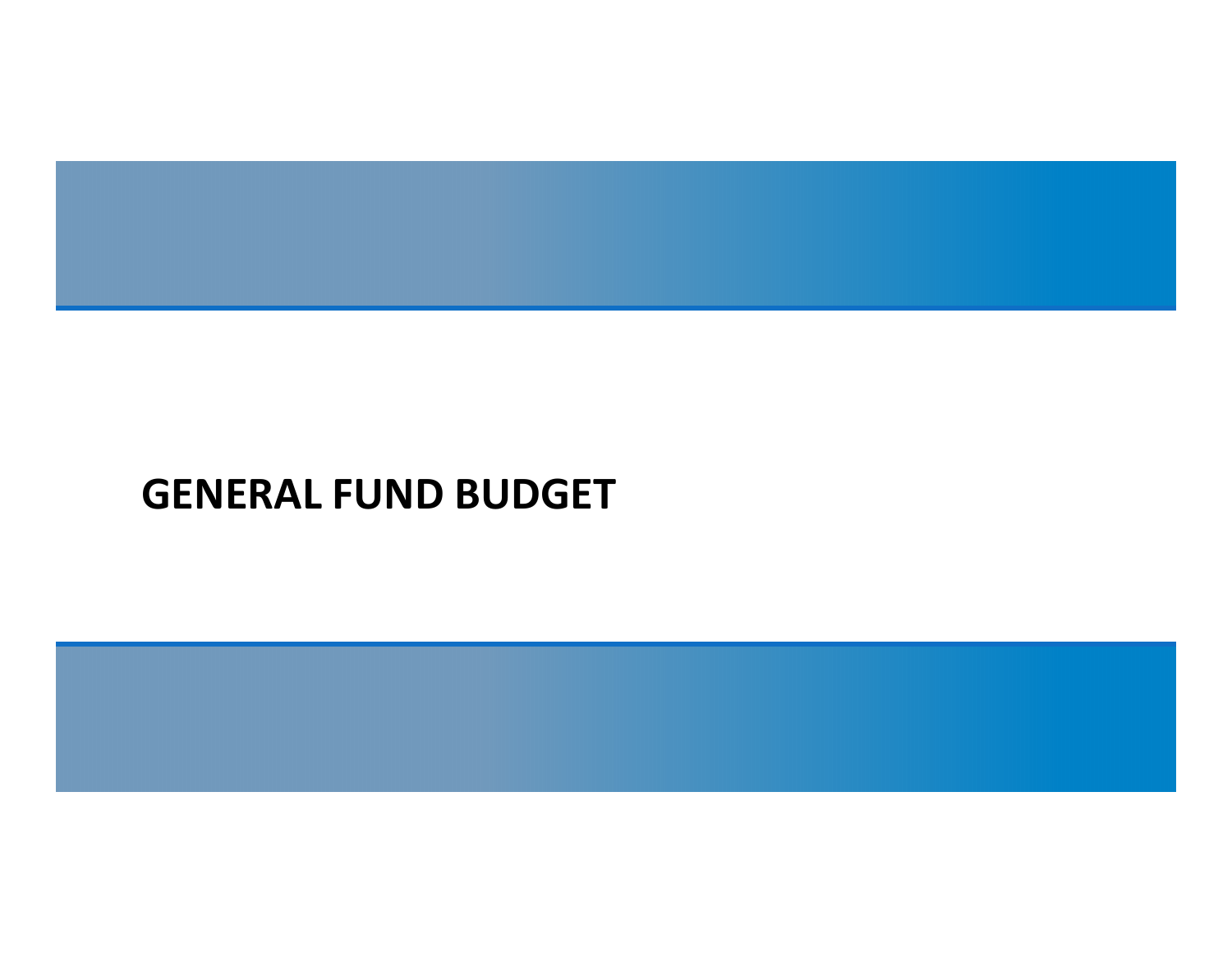#### **General Fund**



**General Fund Percent Change**



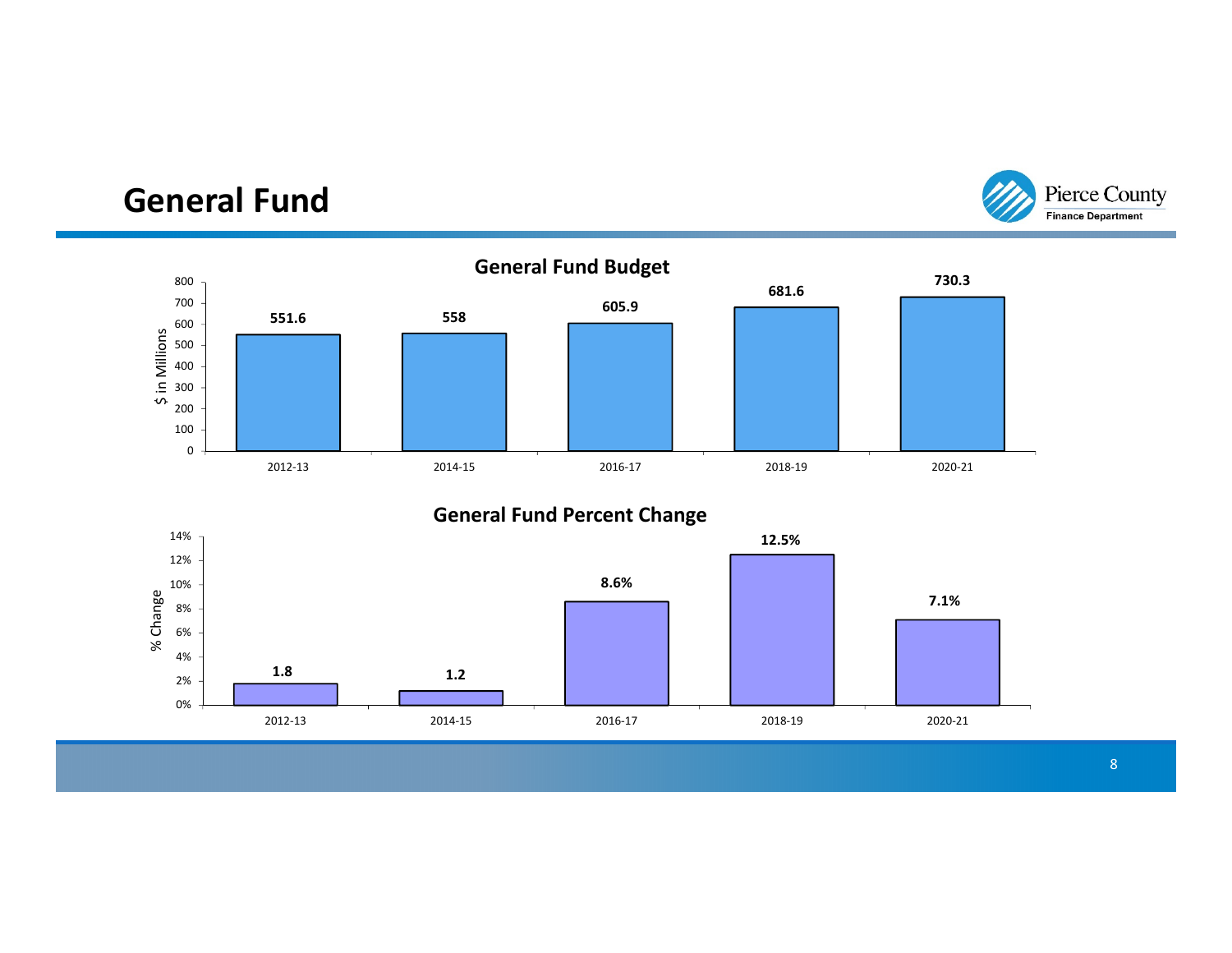#### **General Fund Revenue Highlights**



- $\triangleright$  Property Tax Revenue
	- 2018‐19 Budget ‐ \$253.5 million
	- 2020‐21 Budget ‐ \$266.2 million, 5.0% higher

#### **≻ Sales Tax Revenue**

- 2018‐19 Budget ‐ \$170.1 million
- 2020‐21 Budget ‐ \$196.2 million, 15.4% higher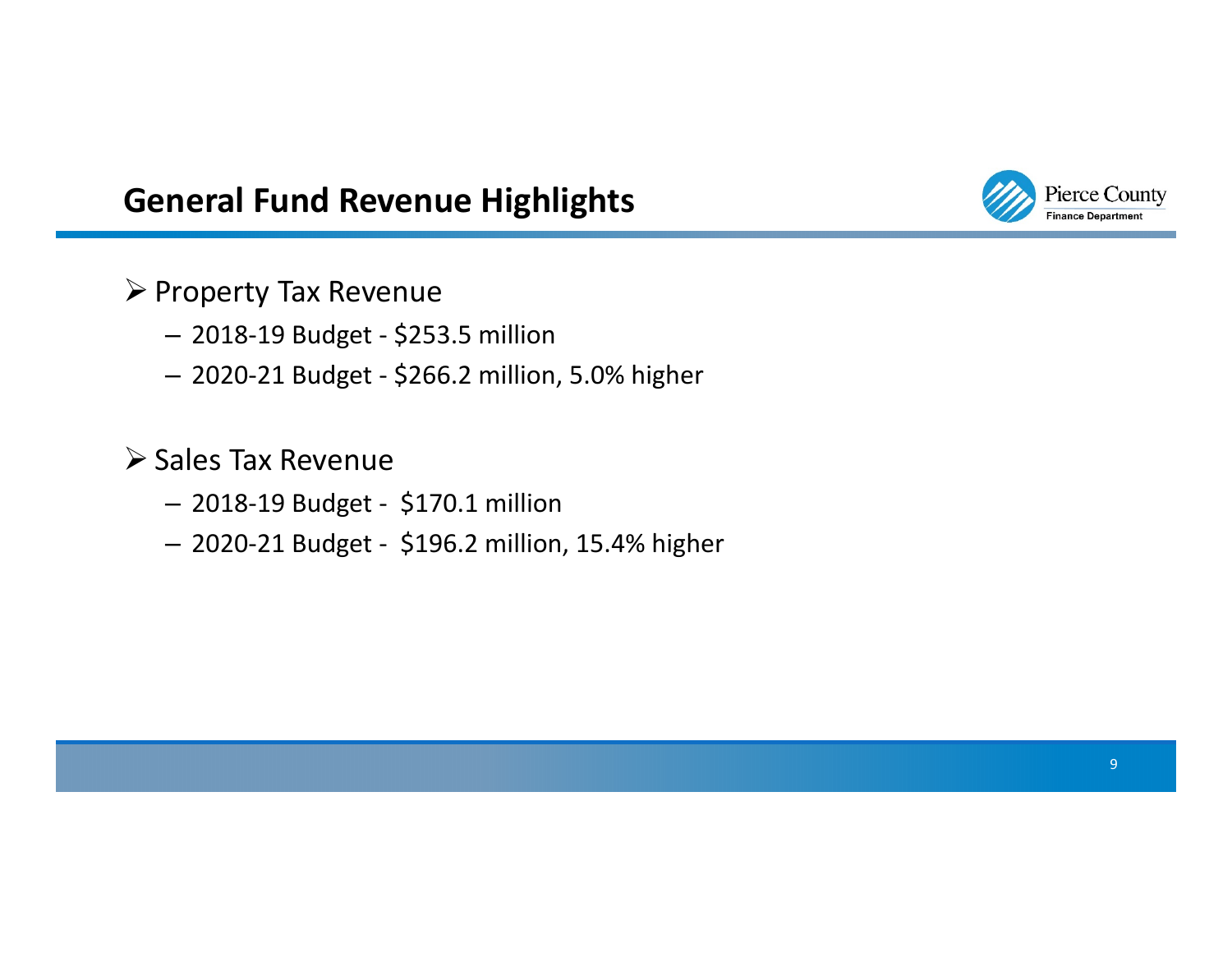#### **General Fund Revenue**



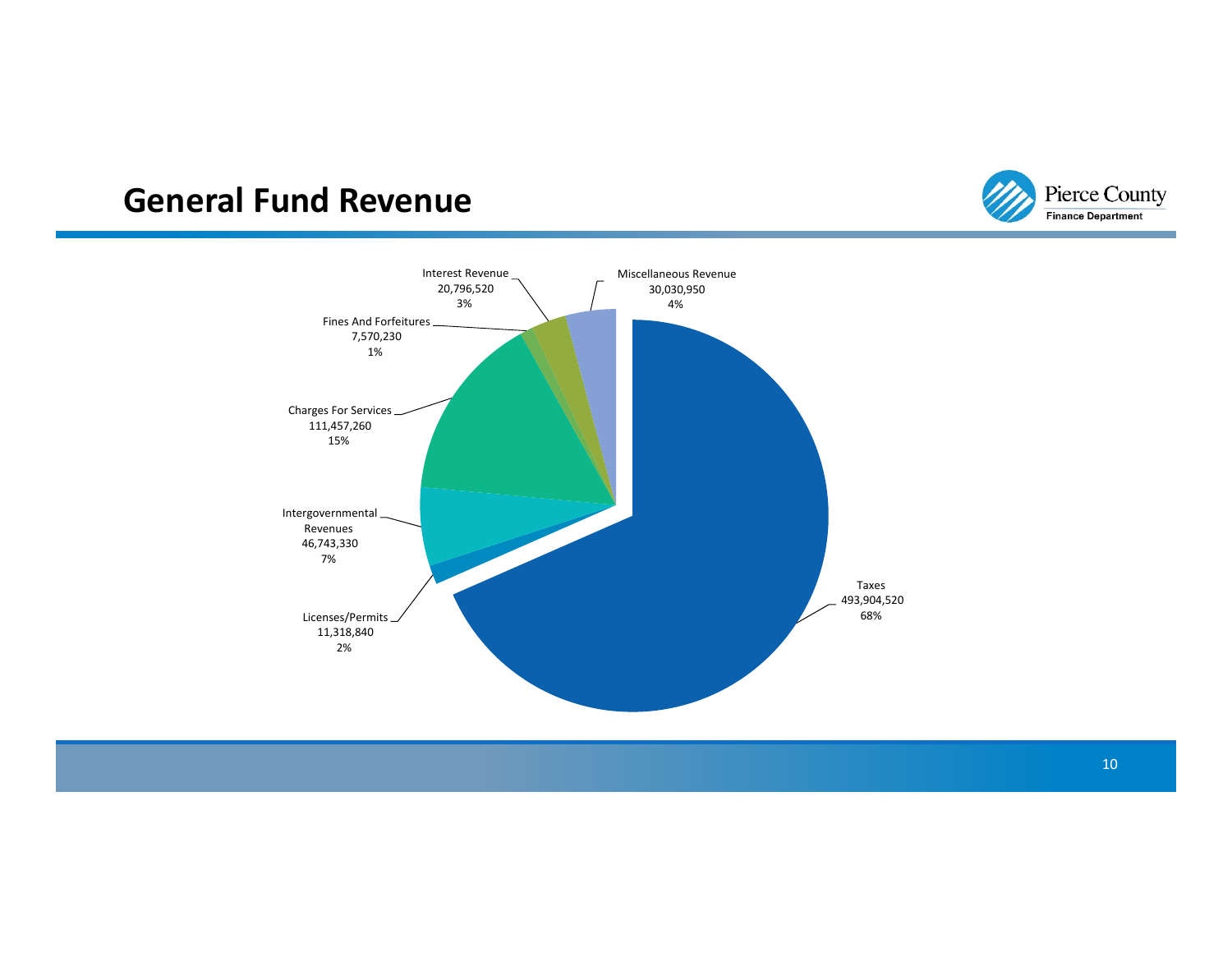# **General Fund Revenue Comparison**



|                                    | 2018-19 Budget       | 2020-21 Budget Percent Change |         |
|------------------------------------|----------------------|-------------------------------|---------|
| <b>Property Taxes</b>              | \$<br>281,620,010 \$ | 295,719,140                   | 5.0%    |
| Sales Taxes                        | 170,123,300          | 196,246,380                   | 15.4    |
| Other Taxes                        | 1,935,440            | 1,939,000                     | 0.2     |
| <b>Licenses and Permits</b>        | 11,563,450           | 11,318,840                    | $-2.1$  |
| Intergovernmental Revenue          | 47,118,160           | 46,743,330                    | $-0.8$  |
| <b>Charges for Services</b>        | 107,260,159          | 111,457,260                   | 3.9     |
| <b>Fines and Forfeitures</b>       | 8,552,240            | 7,570,230                     | $-11.5$ |
| <b>Interest Revenue</b>            | 15,719,690           | 20,796,520                    | 32.3    |
| <b>Other Miscellaneous Revenue</b> | 30,478,326           | 30,030,950                    | $-1.5$  |
| Use/(Source) of Fund Balance       | 7,235,680            | 8,467,540                     | 17.0    |
| <b>Total Revenues</b>              | \$<br>681,606,455 \$ | 730,289,190                   | 7.1%    |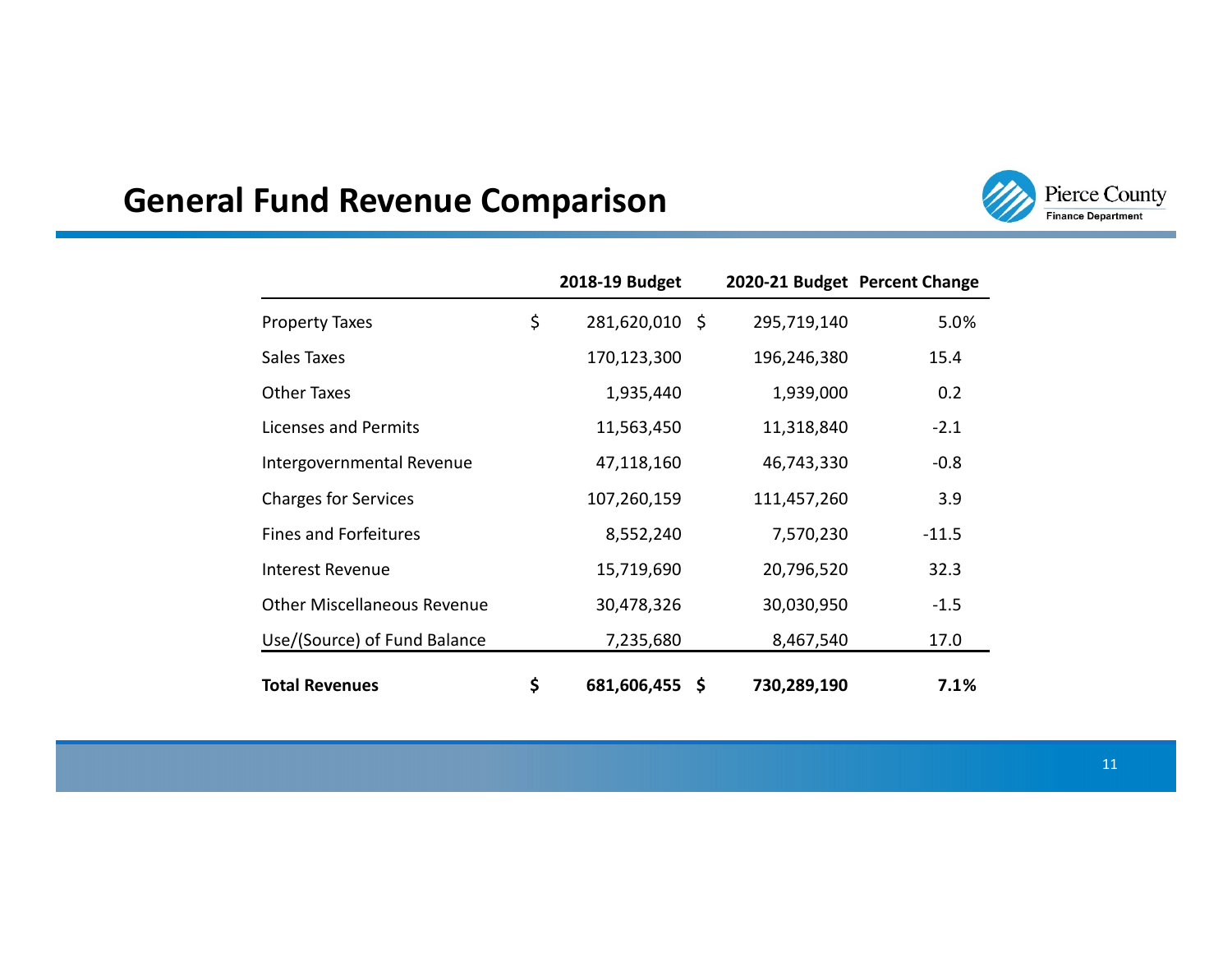#### **2020‐21 Proposed General Fund Tax Revenues**





#### **General Fund Tax Revenue**

|                                    |      | $\frac{1}{2}$ 2010-11 $\frac{1}{2}$ 2020-21 $\frac{1}{2}$ |
|------------------------------------|------|-----------------------------------------------------------|
| : General Property Taxes           |      | 57.6% : 53.9% :                                           |
| : Law Enforcement Property Taxes : | 6.8% | 6.0%                                                      |
| : Sales Taxes                      |      | 29.7% : 39.7%                                             |
| : All Other Taxes                  |      | $5.9\%$ : 0.4%                                            |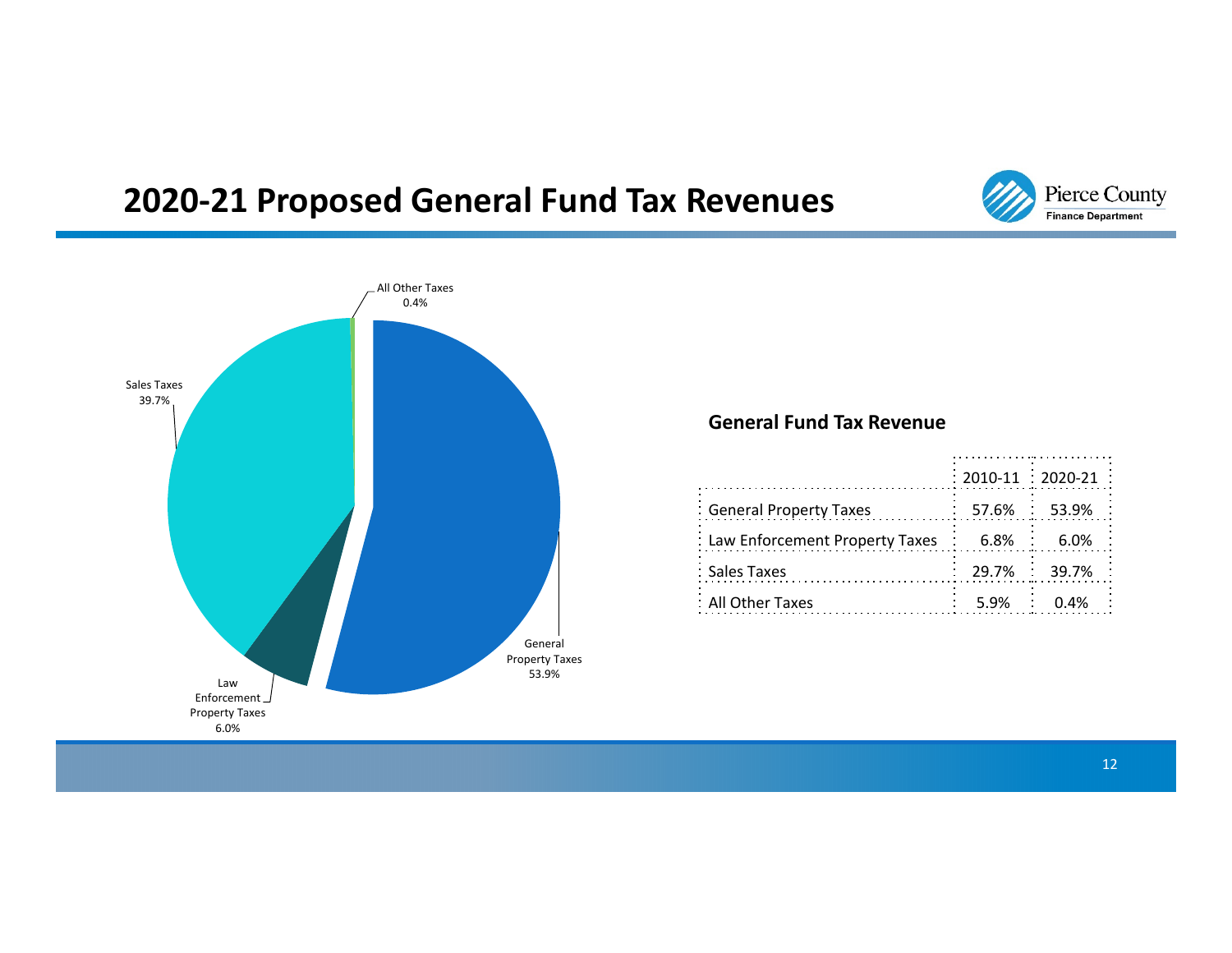# **Implicit Price Deflator (Inflation)**





13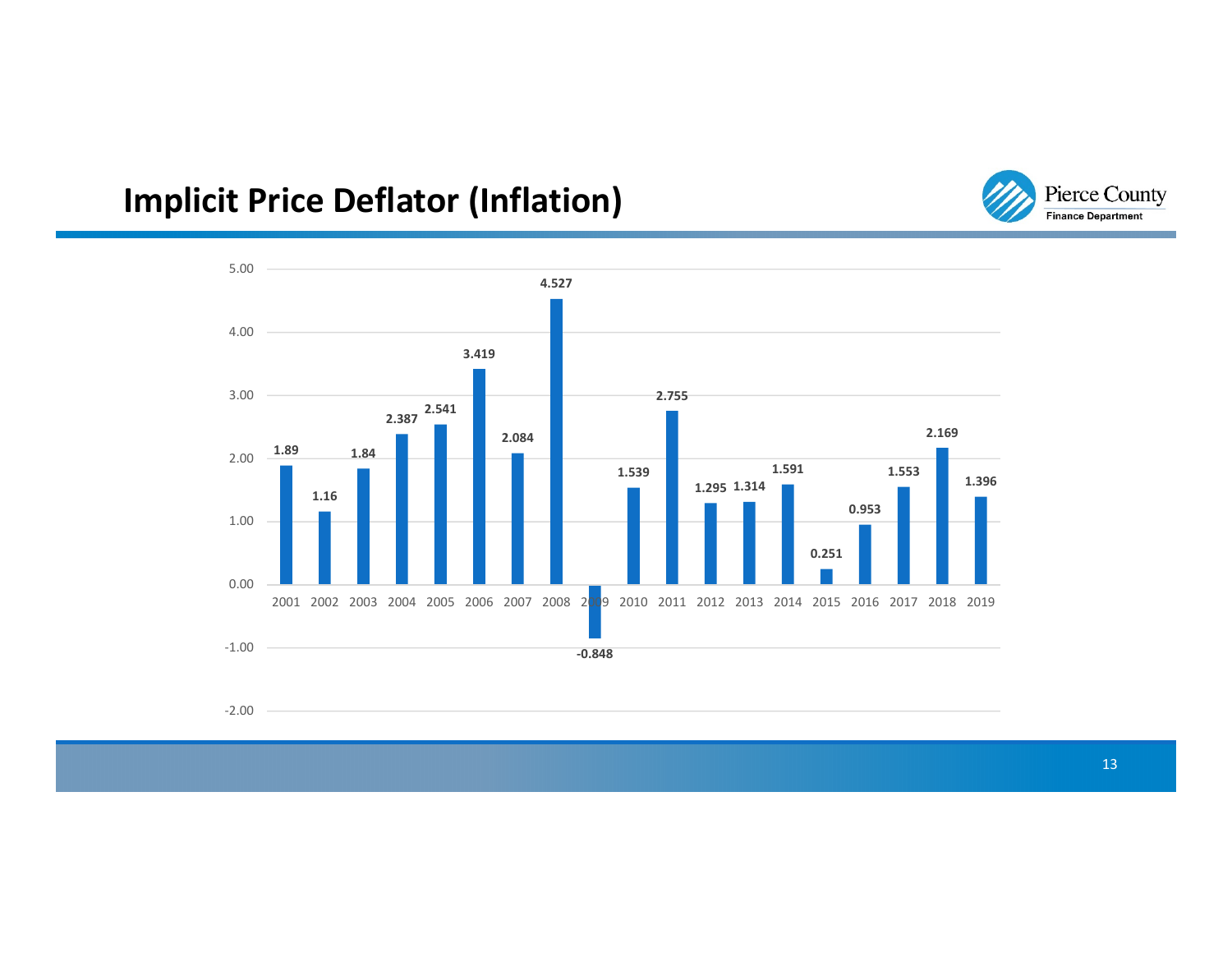#### **General Fund Expenditures by Object Classification**



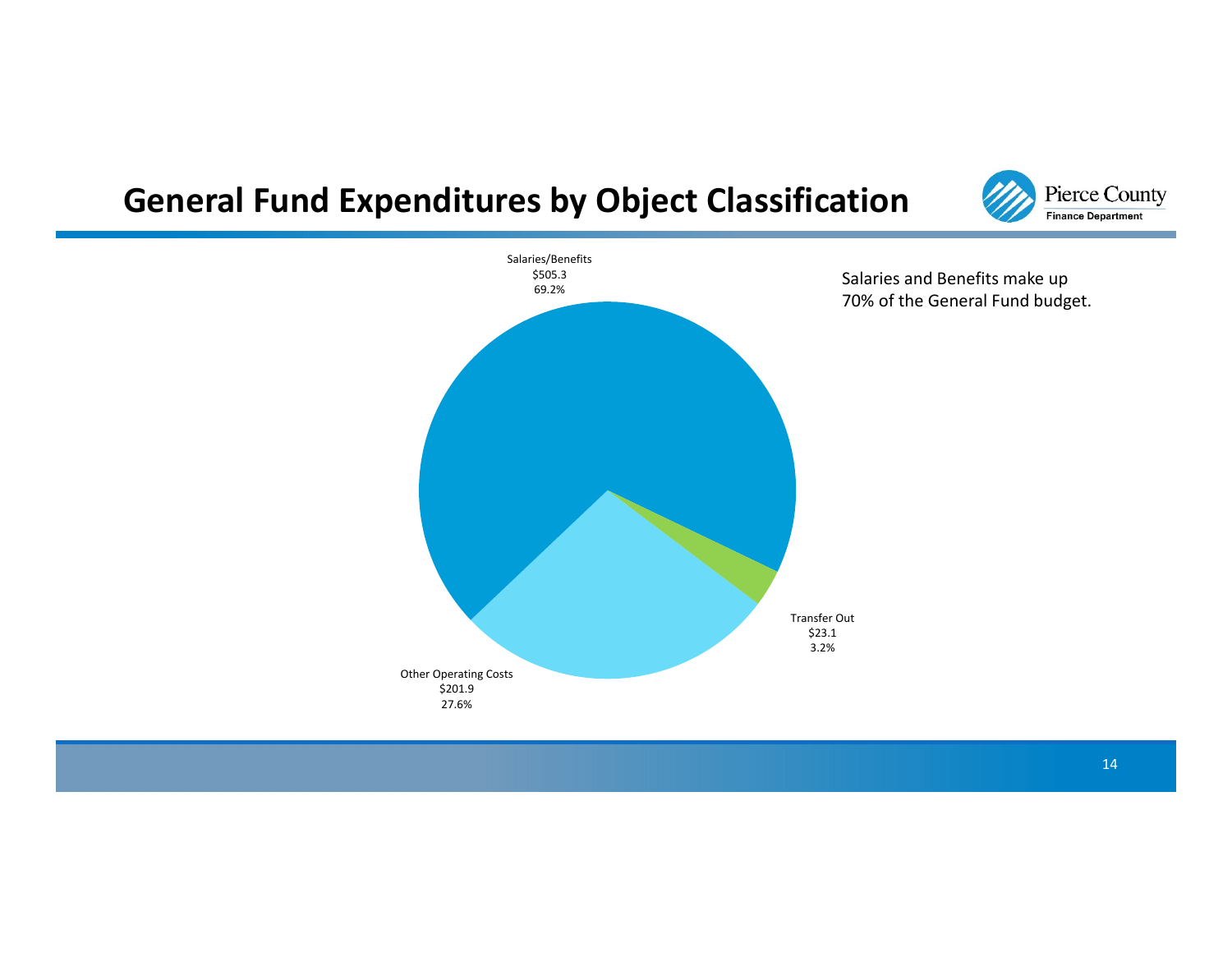#### **General Fund Expenditures by Functional Grouping**



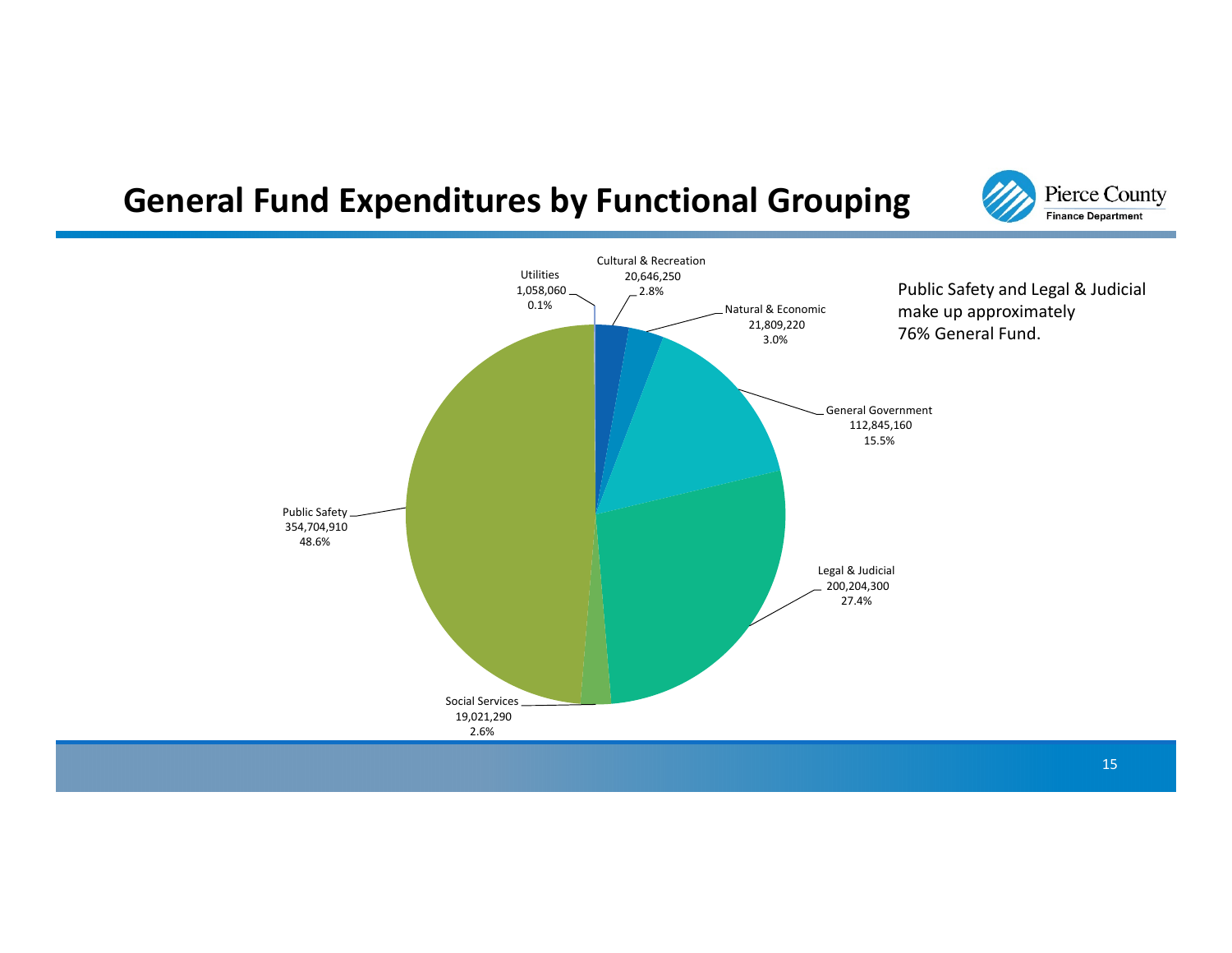#### **General Fund Expenditures by Department**



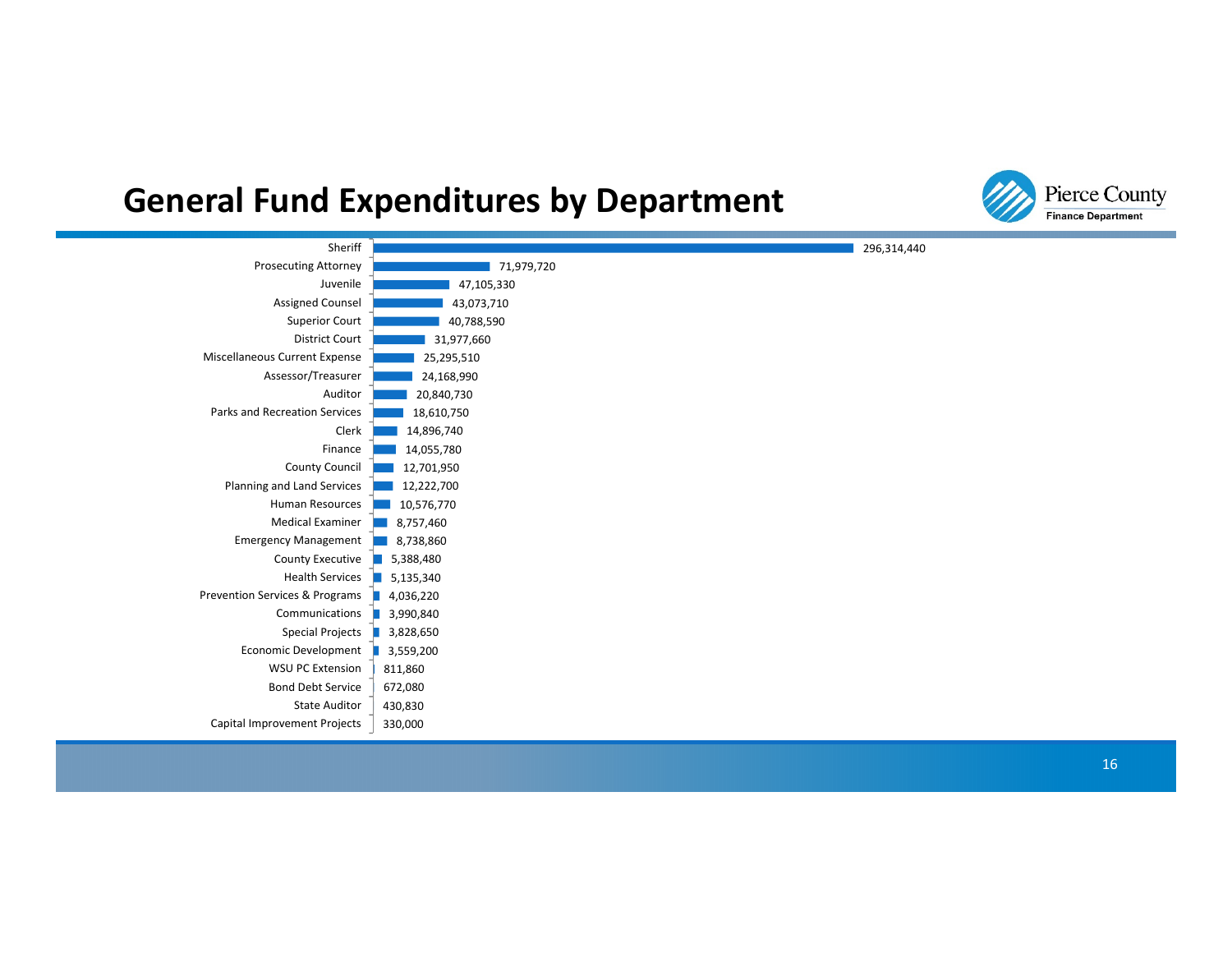

# **General Fund Staffing Summary**

|                          |                                | <b>General Fund Net Changes in FTEs</b> |            |        |  |  |  |
|--------------------------|--------------------------------|-----------------------------------------|------------|--------|--|--|--|
|                          |                                | 2019                                    | 2021       |        |  |  |  |
|                          |                                | <b>FTE</b>                              | <b>FTE</b> | Change |  |  |  |
|                          | Assessor/Treasurer             | 76.20                                   | 76.20      |        |  |  |  |
|                          | <b>Assigned Counsel</b>        | 99.90                                   | 100.90     | 1.00   |  |  |  |
|                          | Auditor                        | 50.55                                   | 52.05      | 1.50   |  |  |  |
|                          | Finance                        | 39.65                                   | 44.65      | 5.00   |  |  |  |
|                          | Clerk of the Superior Court    | 52.00                                   | 52.00      |        |  |  |  |
|                          | Communications                 | 4.94                                    | 12.94      | 8.00   |  |  |  |
|                          | Corrections                    | 321.90                                  | 322.90     | 1.00   |  |  |  |
|                          | <b>County Council</b>          | 31.00                                   | 33.00      | 2.00   |  |  |  |
|                          | <b>County Executive</b>        | 12.25                                   | 12.25      |        |  |  |  |
| 1,880 1,883              | <b>District Court</b>          | 103.00                                  | 103.00     |        |  |  |  |
| 832 1,844                | <b>Economic Development</b>    | 6.88                                    | 7.38       | 0.50   |  |  |  |
|                          | <b>Emergency Management</b>    | 29.00                                   | 30.00      | 1.00   |  |  |  |
|                          | <b>Human Resources</b>         | 25.80                                   | 29.80      | 4.00   |  |  |  |
|                          | Juvenile                       | 152.60                                  | 152.60     |        |  |  |  |
|                          | <b>Medical Examiner</b>        | 18.00                                   | 24.00      | 6.00   |  |  |  |
|                          | Parks & Recreation Services    | 43.79                                   | 44.79      | 1.00   |  |  |  |
|                          | Planning & Land Services       | 31.63                                   | 31.93      | 0.30   |  |  |  |
|                          | Prevention Services & Programs | 0.76                                    | 0.76       |        |  |  |  |
|                          | <b>Prosecuting Attorney</b>    | 218.00                                  | 218.00     |        |  |  |  |
|                          | Sheriff                        | 416.00                                  | 424.00     | 8.00   |  |  |  |
|                          | <b>Special Projects</b>        | 5.31                                    | 5.31       |        |  |  |  |
| 2019<br>2020 2021<br>018 | <b>Superior Court</b>          | 105.00                                  | 105.00     |        |  |  |  |
|                          | <b>Total General Fund</b>      | 1,844.16                                | 1883.46    | 39.30  |  |  |  |

#### **General Fund FTEs**

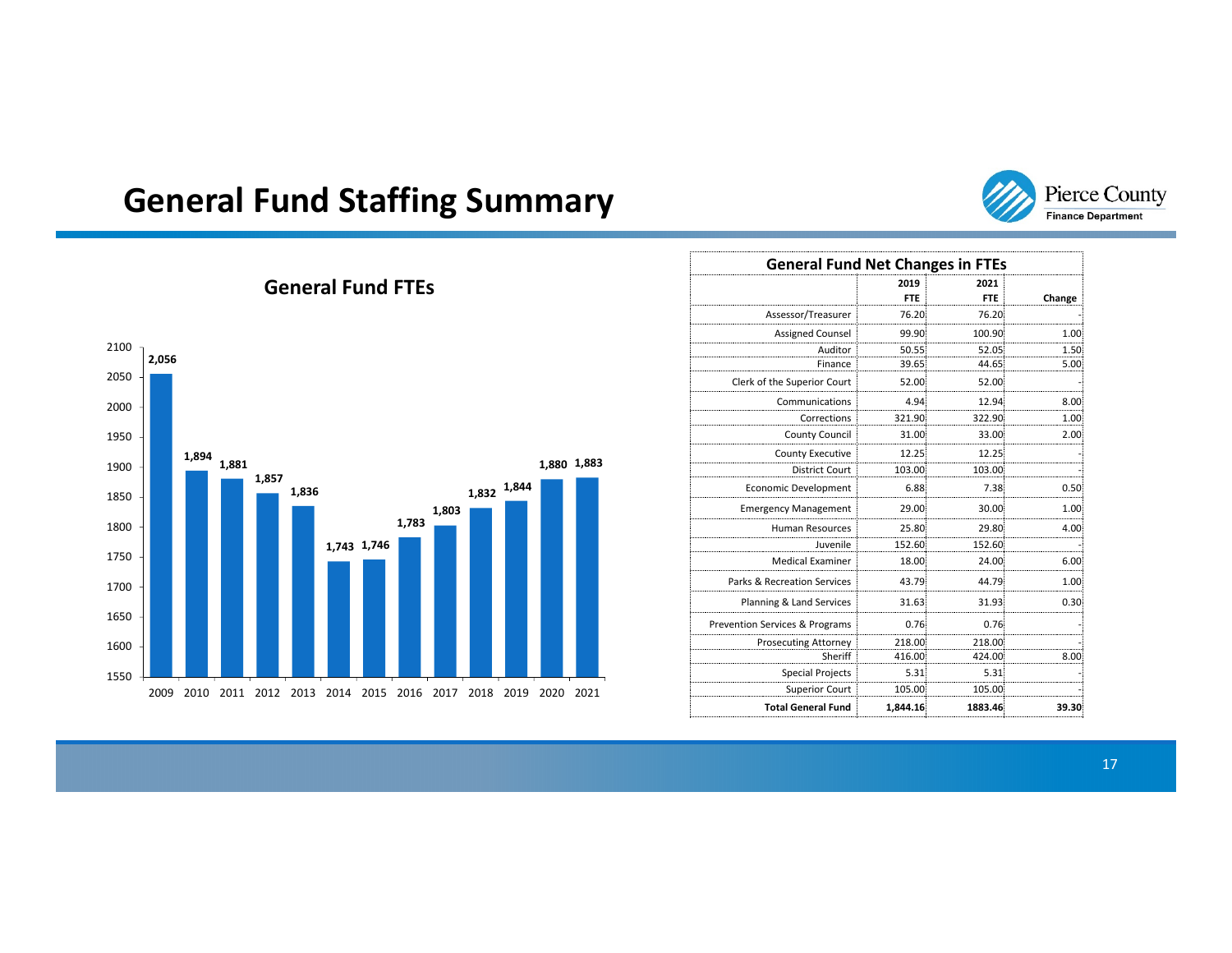# **Unassigned General Fund Balance**



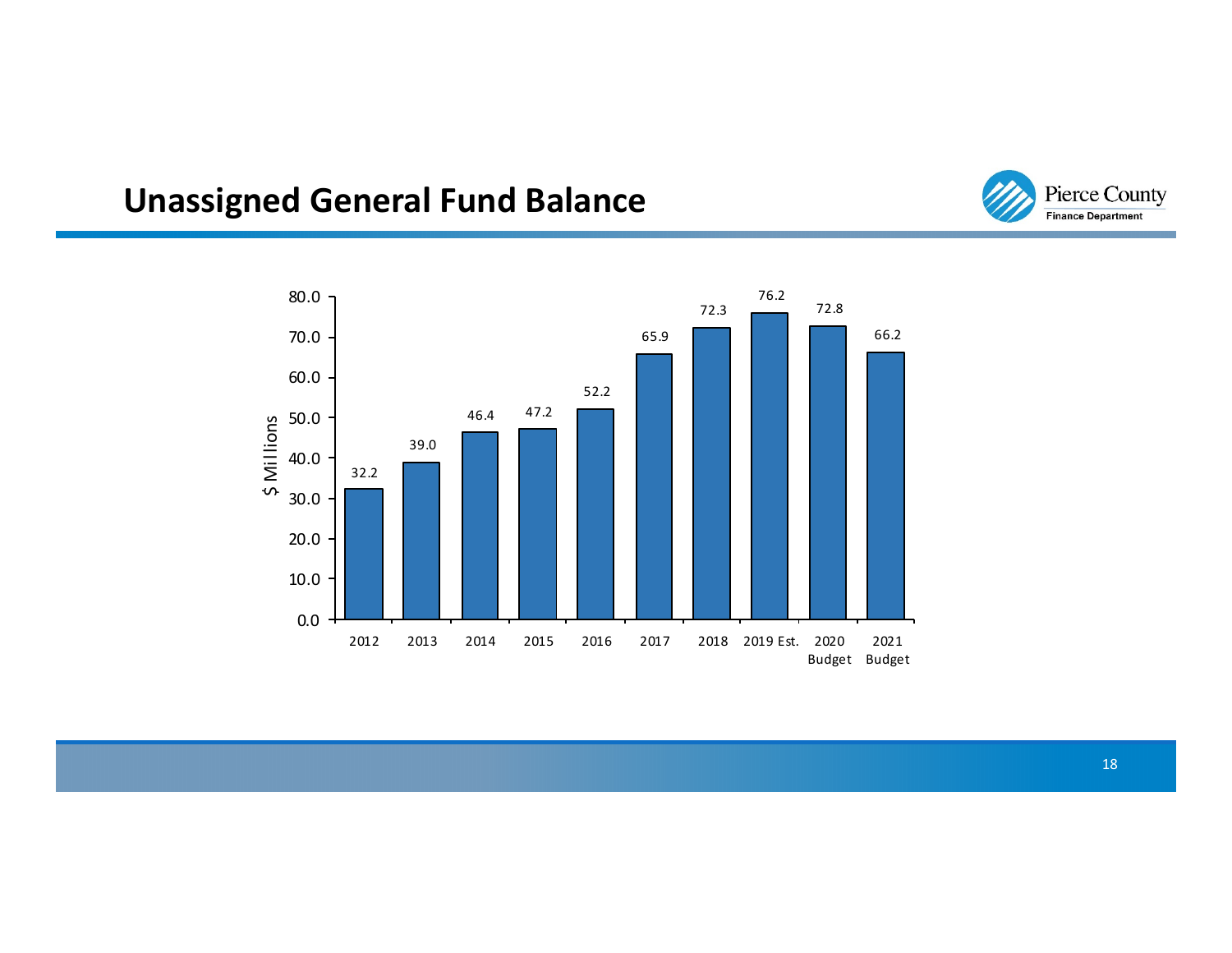#### **Unassigned General Fund Balance**



#### **As a Percent of the General Fund Budget**

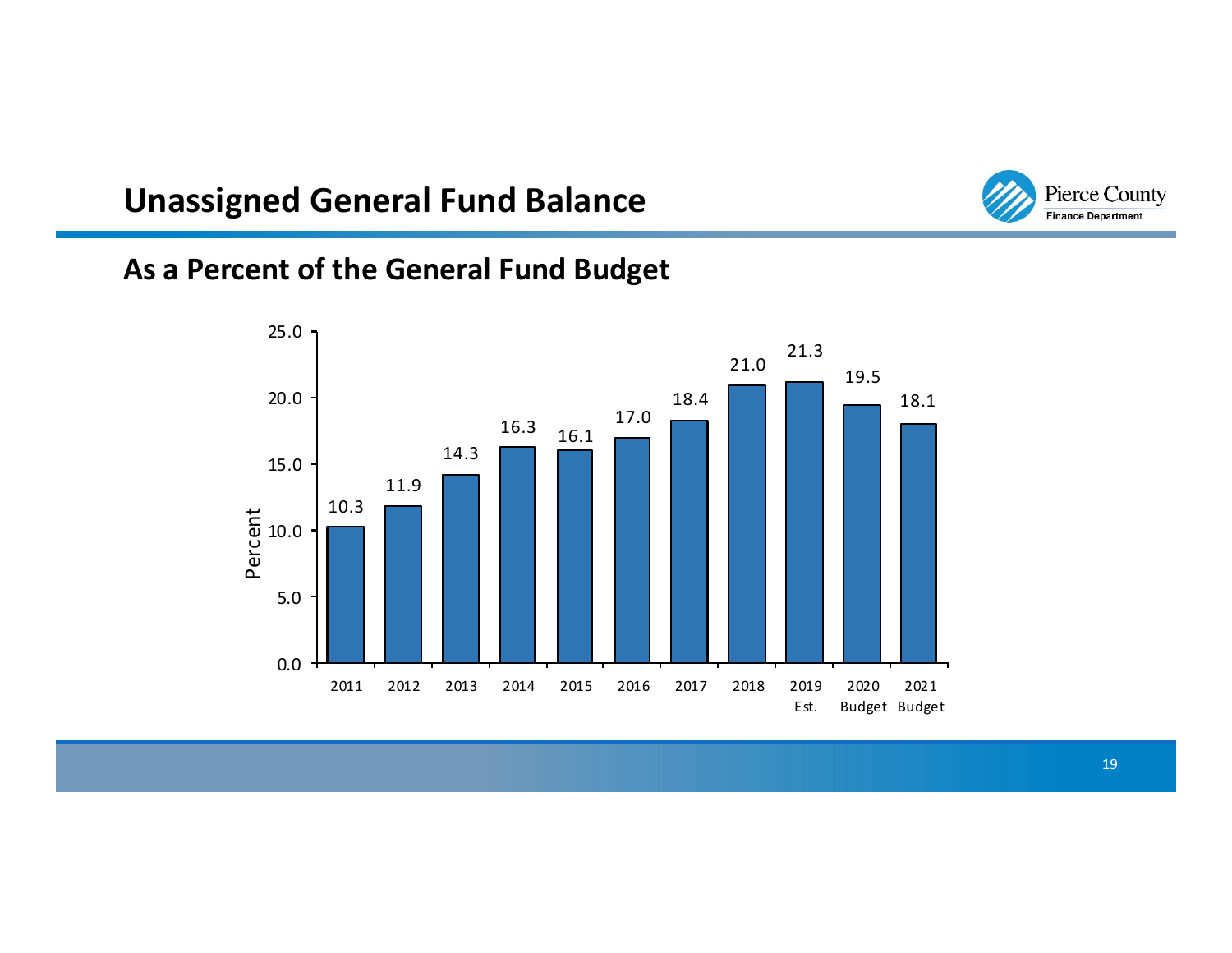

#### **General Fund Risk Model**

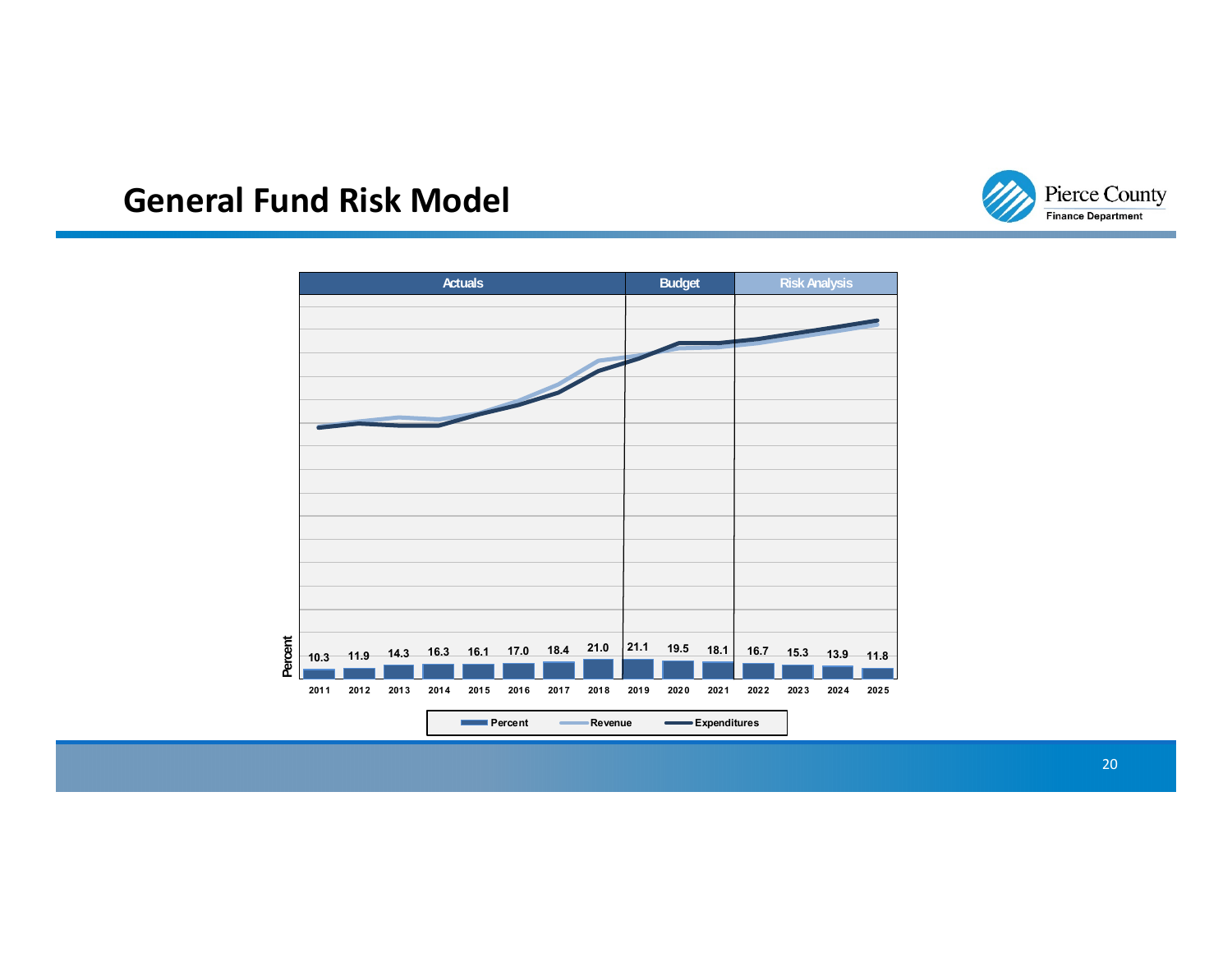

# **TOTAL COUNTY BUDGET**

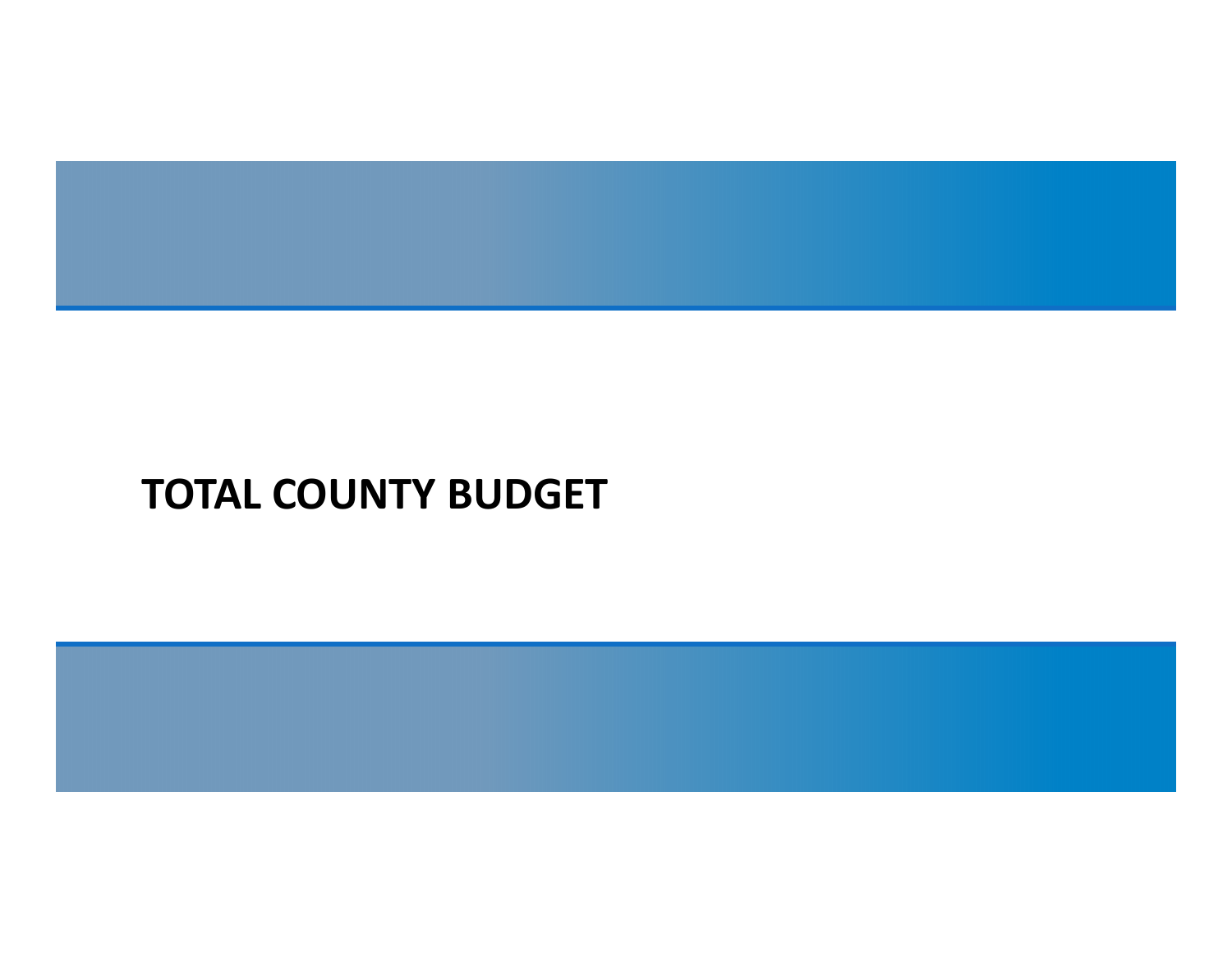# **Total County Budget**



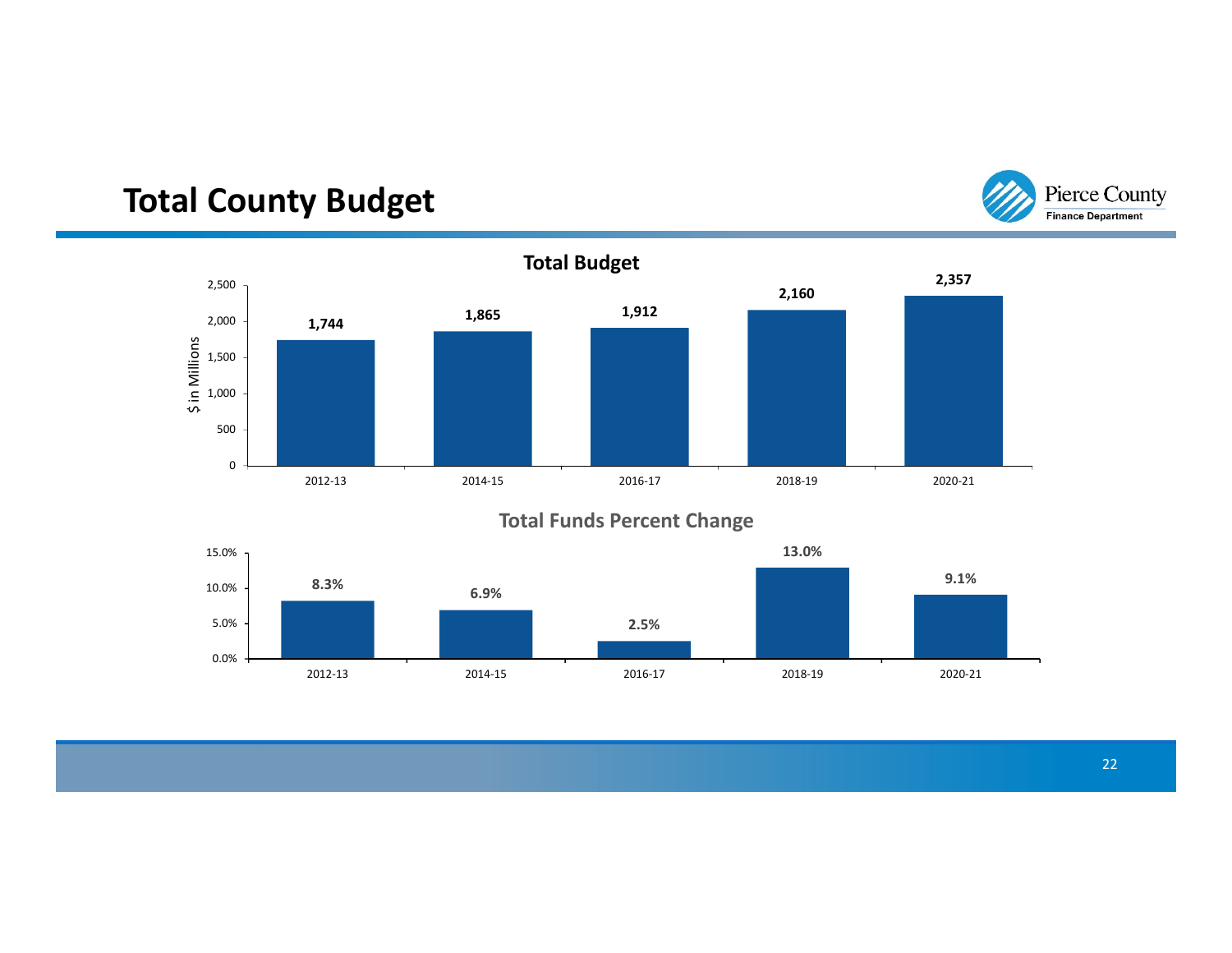#### **Total County Revenue**



Pierce County Finance Department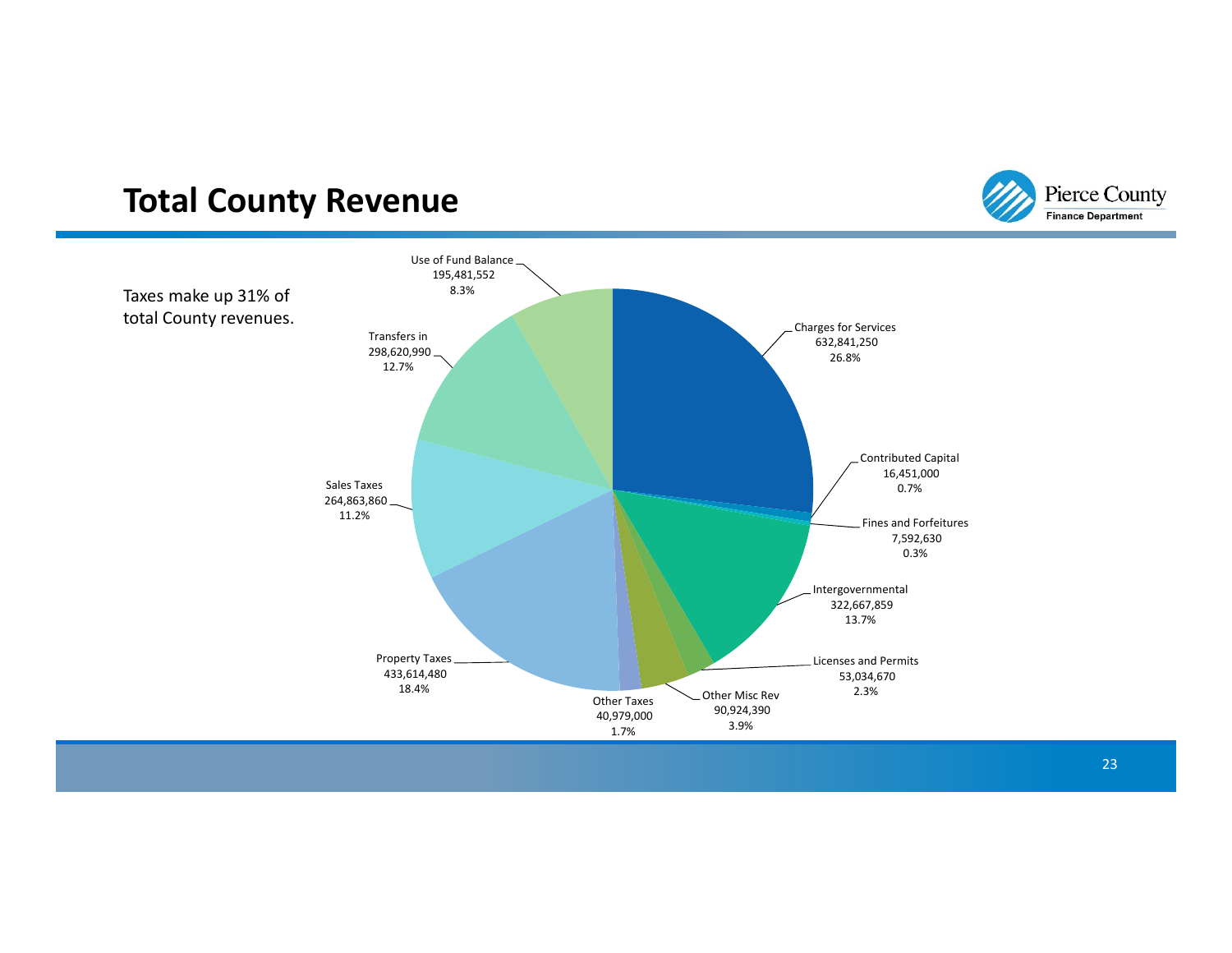#### **Property Tax Levies**



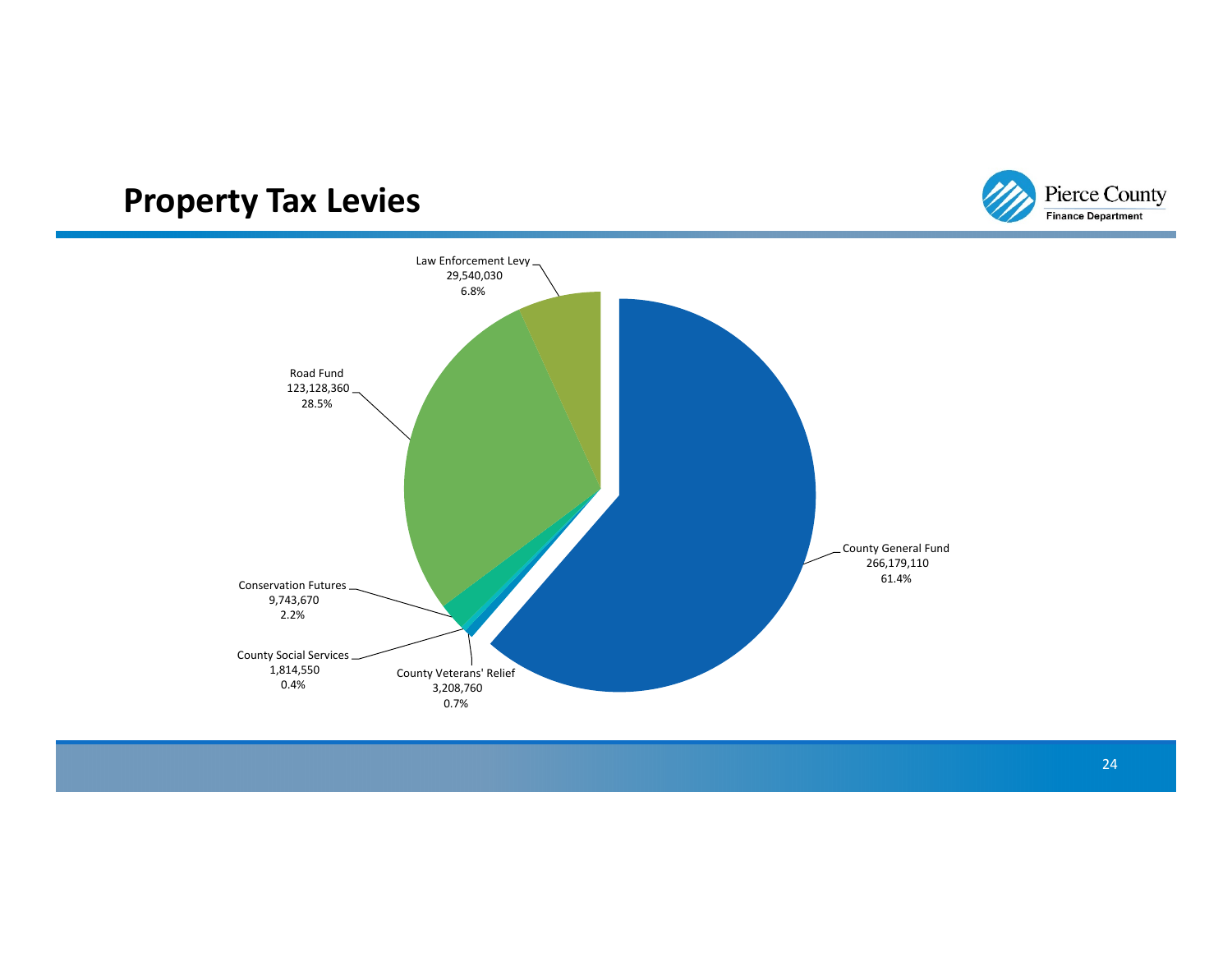# **Total County Expenditures by Object Classification**



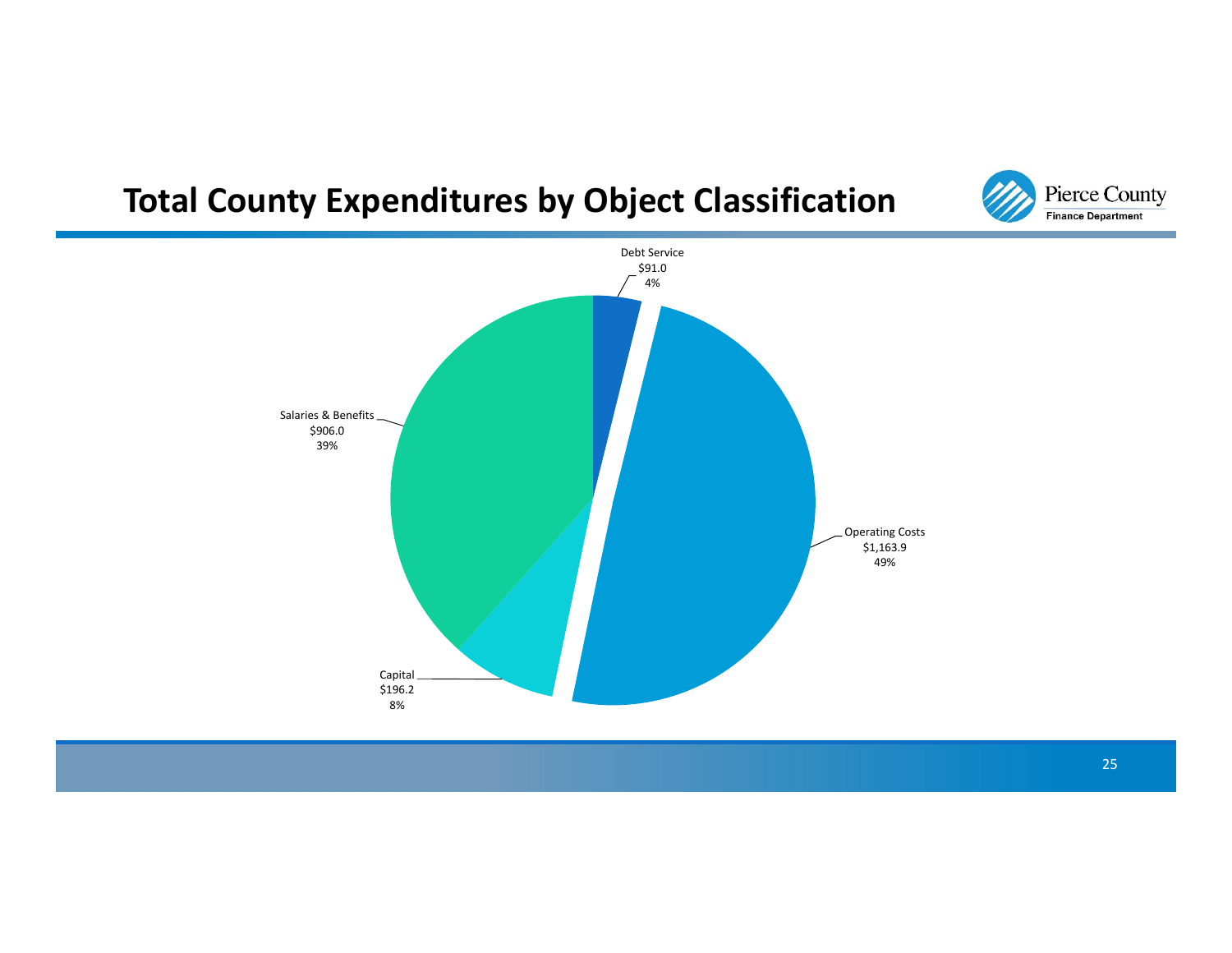### **Total County Expenditures by Functional Grouping**



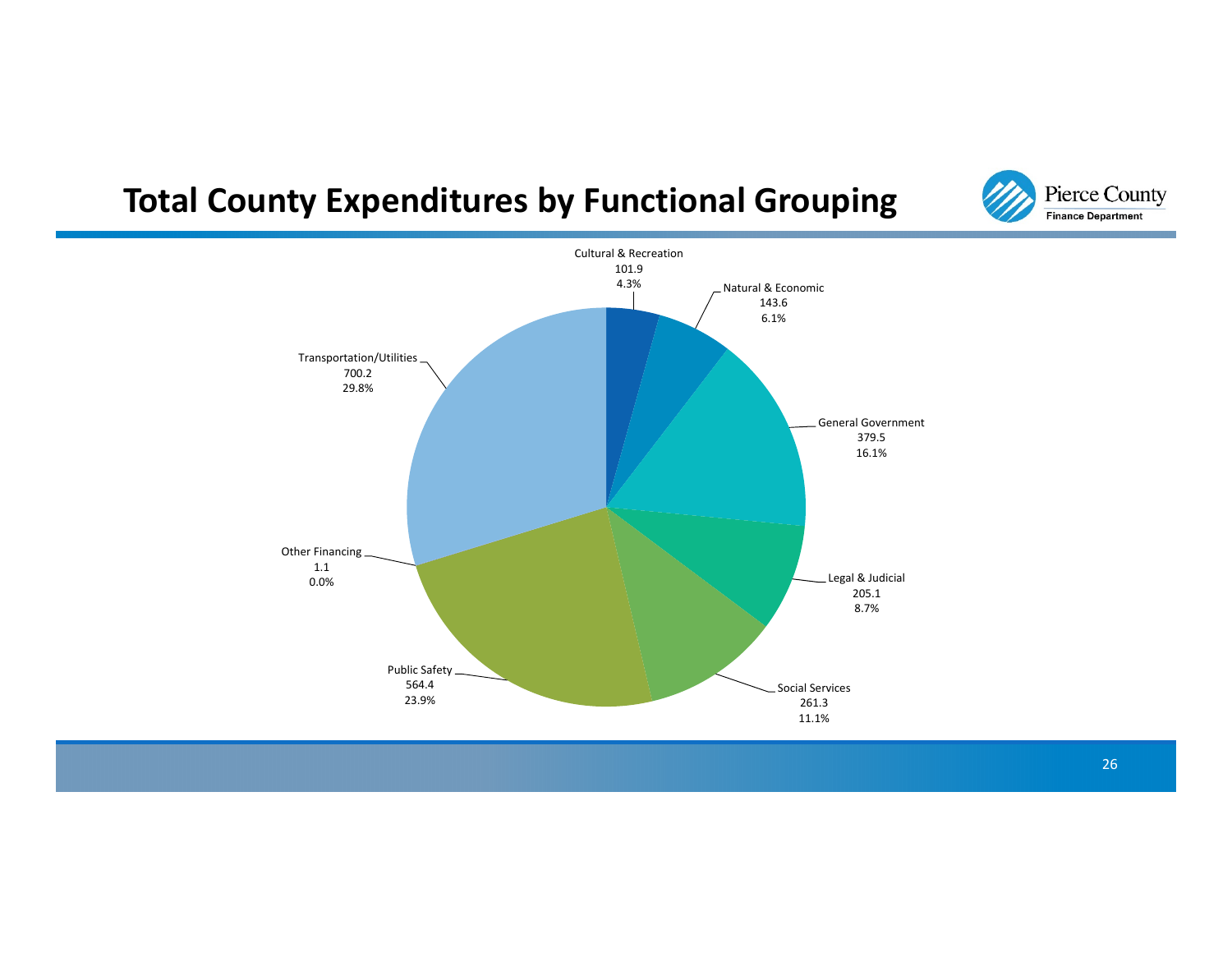# **Total County Expenditures by Fund Type**